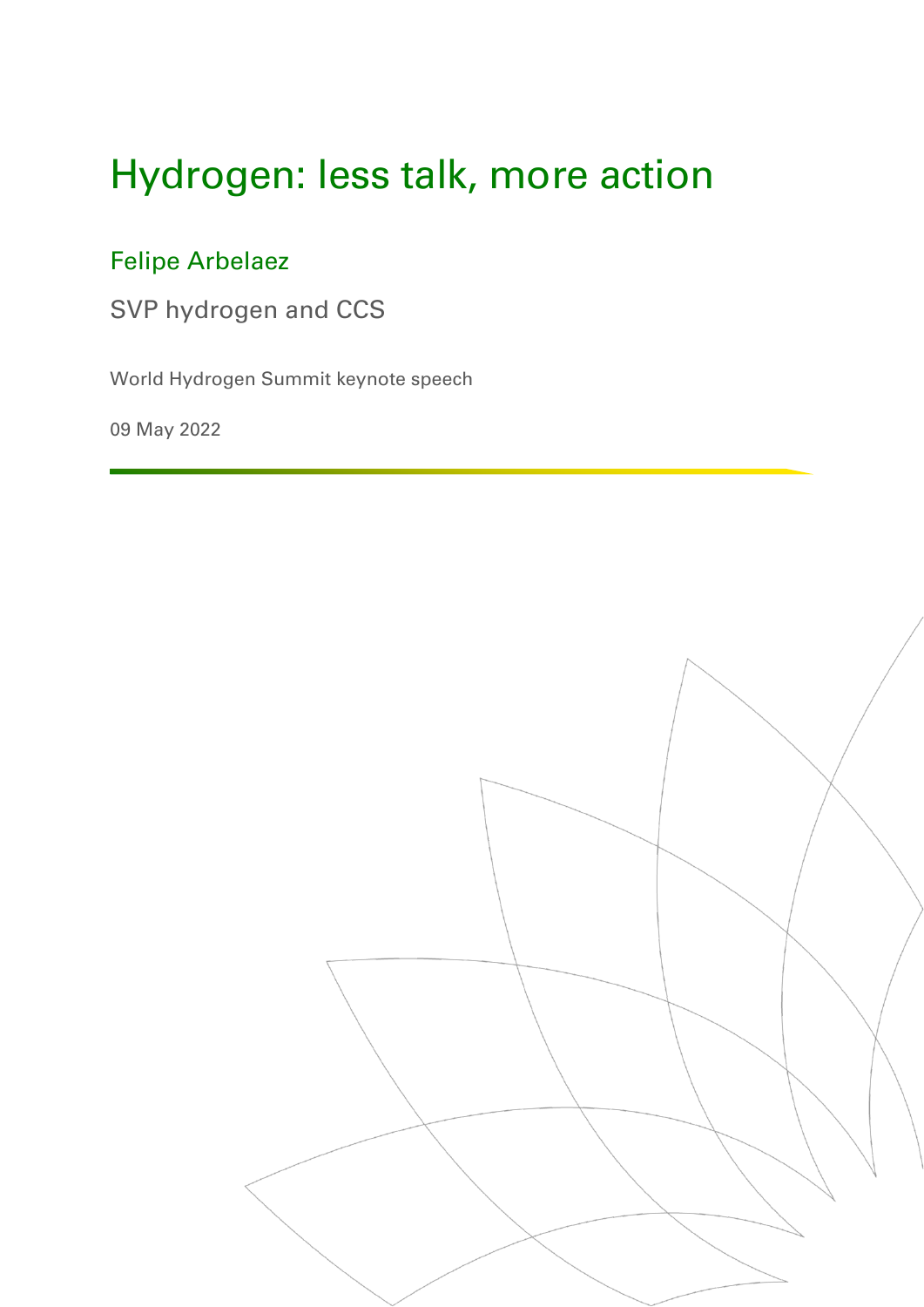Good morning, everyone.

My name is Felipe Arbelaez, and I head up bp's hydrogen and CCS business.

It is an honour to be here today – to be invited to deliver this year's keynote speech.

This is my first in-person conference of the year, following the restrictions posed by COVID.

It's great to be able to travel again, isn't it?

There's nothing quite like seeing people face-to-face.

To experience great cities like Rotterdam.

And be in the company of great minds, like I am at this important summit.

It's fair to say that the Netherlands is home to some of the world's most prominent thinkers.

Great philosophers down the years, such as Erasmus, Spinoza, and perhaps the greatest of all: Johan Cruyff!

Yes, I know Cruyff is famous for playing for Ajax in Amsterdam. But the locals tell me he was happiest playing in Rotterdam for Feyenoord!

In all seriousness, it was Cruyff who once said that every disadvantage has an advantage.

He was probably talking about football.

But he could have easily been talking about Rotterdam too.

When faced with conflict last century, this is the city that rebuilt and reinvented itself for the future.

And in the face of climate challenges today, the city has innovated to construct the world's largest floating building in its harbour – designed to rise with the tides.

People here don't talk about what they are going to do when faced with a challenge. They just get on and do it.

'Geen woorden, maar dade' – as the locals would say. 'Less talk, more action.'

I think that is a fitting saying to start this year's summit.

Those of us gathered here and watching online already know the benefits of hydrogen.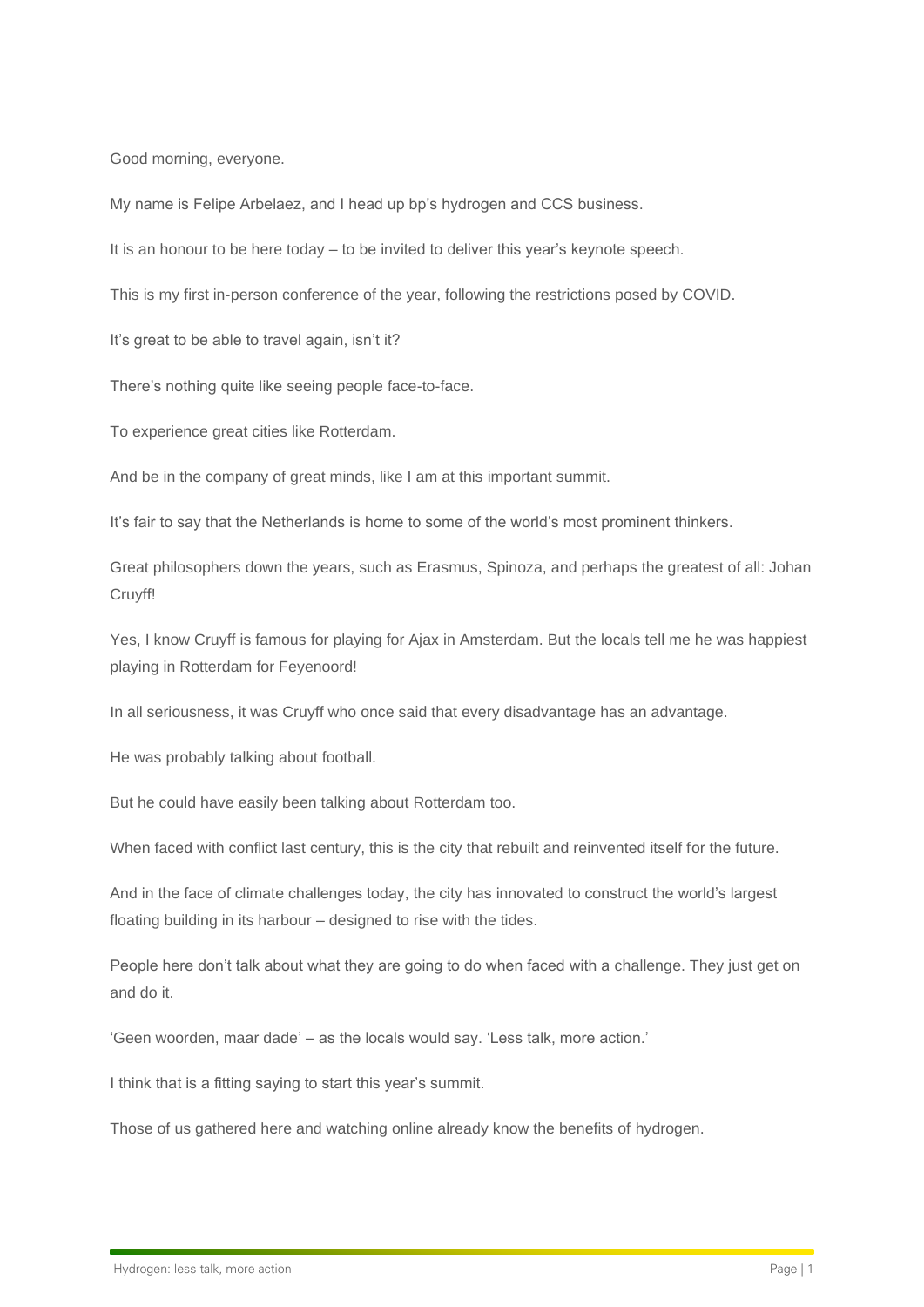How it will provide a low carbon energy for activities and processes that are difficult to electrify, especially in industry – iron, steel and chemicals for high-temperature processes.

And how it will help to decarbonize long-distance transportation in marine, aviation and heavy-duty road transport.

We know all that.

And two events have convinced me of the need to speed up hydrogen's penetration of the global energy mix to turn words into action.

Both events are once again connected to climate change and conflict.

#### More action

One, is the latest assessment from the Intergovernmental Panel on Climate Change.

Its report makes clear the need to ramp up hydrogen as part of the energy mix required to meet the goals in the Paris Agreement.

That's a pretty big reason to act.

But so too is the issue relating to security of supply.

That's particularly true here in Europe.

A difficult winter due to low levels of gas inventories has been further destabilised by the terrible conflict in Ukraine.

We often talk about the need for clean, affordable and reliable energy - but never has the need for all three of those been more acute.

#### Helpful hydrogen

This is where hydrogen can help.

That's green hydrogen, made from renewable energy.

And blue hydrogen, where the  $CO<sub>2</sub>$  from gas is abated through carbon capture and storage.

As things stand, bp analysis shows that hydrogen could have around an 8% share in final energy consumption by 2050.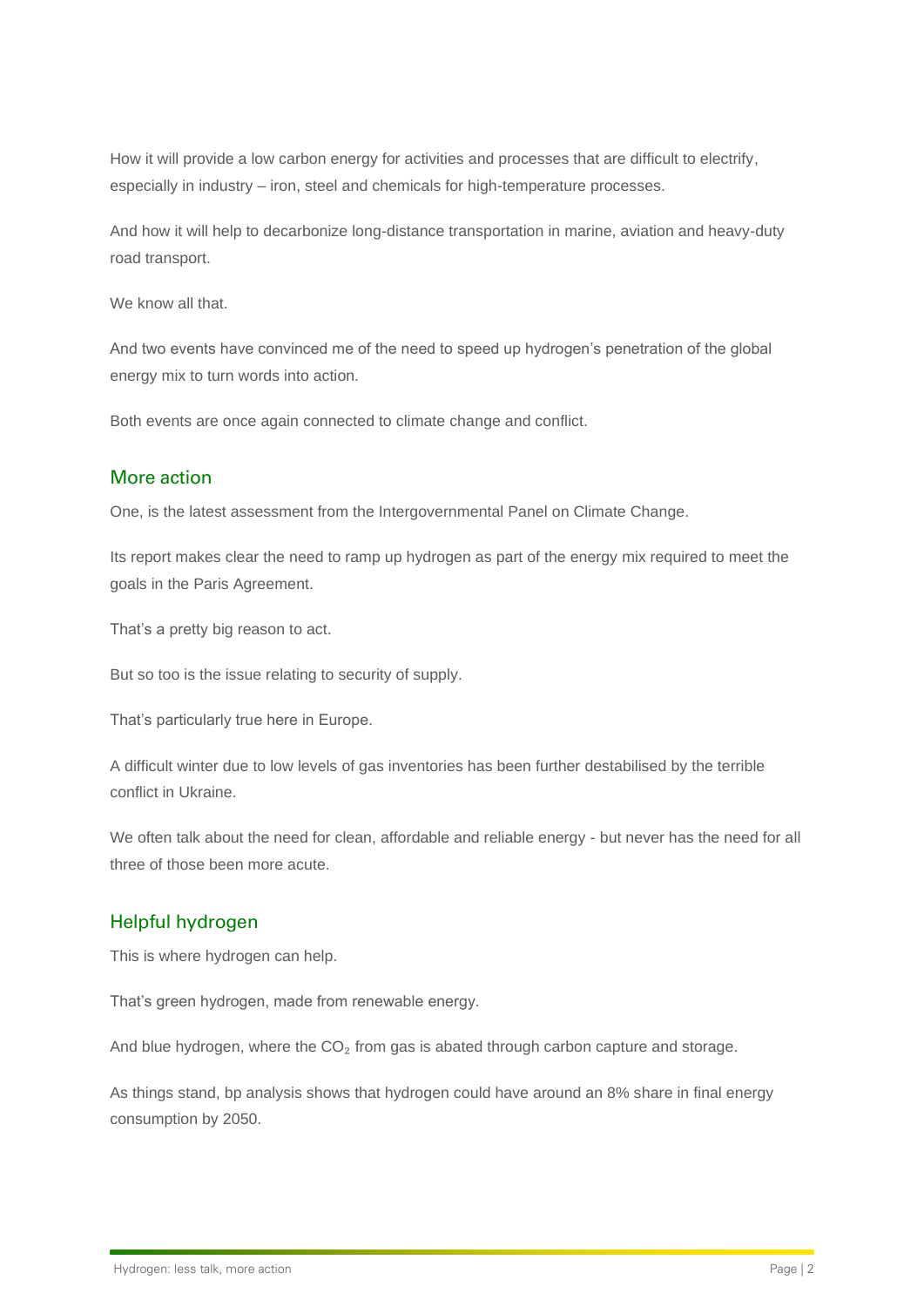And it could be double this figure when we factor in additional hydrogen demand to generate electricity and produce fuels such as ammonia, methanol and synthetic jet fuel.

To put that into context, this would be roughly equivalent to the share of the global energy mix that natural gas has today.

And just five years from now, estimates show that the hydrogen industry could be worth in the region of \$290 billion – around \$100 billion more than in 2020.

These are big numbers, for sure.

But just assuming this will happen is fallacy, as Spinoza might have put it.

An alternative scenario is that the world fails to deploy hydrogen, and fails to reach net zero.

The worst possible outcome.

It's up to all of us to prevent that happening.

Better still, I believe that if we pull together, hydrogen's energy market share and value could – and should – be far higher over the timescales I described.

And we can therefore get this highly versatile, clean, secure energy source into use where, and when, its needed.

And I believe it's possible to achieve.

You only have to look at the acceleration of electric vehicle take-up as a case in point.

Every year, bp's Energy Outlook projects potential scenarios for energy supply and demand over the coming three decades.

And every year we have to revise up our projections for EVs.

I have to tell you that we have been way off.

That's not to discredit our work.

But our analysts can only work with the data that's available.

And what we all see is that EV take-up continues to defy expectations.

The demand, the desire to manufacture, and the legislative backing are growing – so the market is also growing.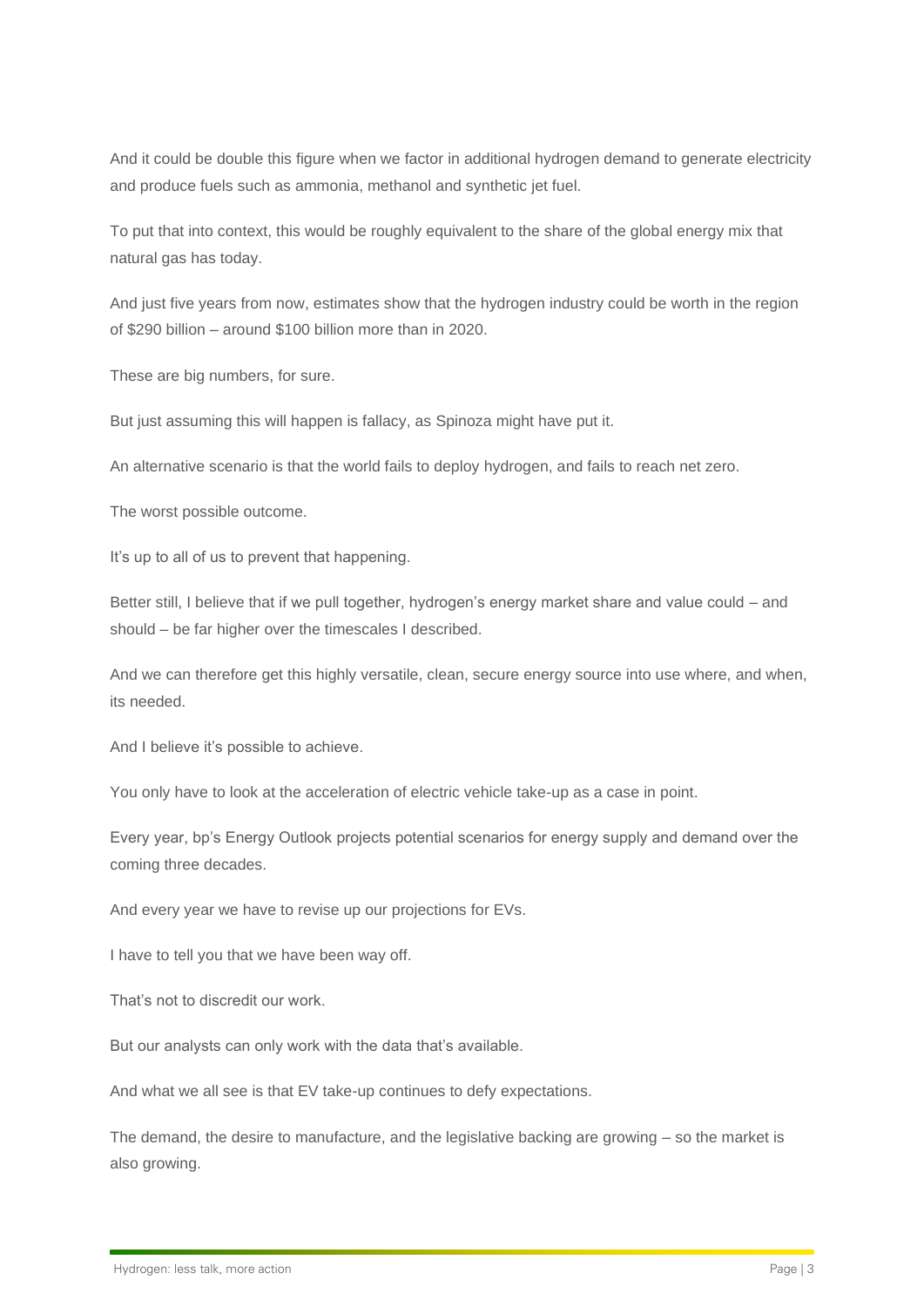I believe the same can be true of hydrogen, because it is increasingly understood to be a low carbon, affordable and reliable source of energy.

But like the growth of EVs, it's going to take the efforts of various parties to make it happen.

### Bp in action

bp's doing its best to play its part.

We are very serious about hydrogen, with plans to reach a 10% share in core markets by the end of this decade.

We believe that making a significant contribution to the market plays to our strengths.

- By decarbonising our existing hydrogen at our refineries to underpin our projects.
- Capitalising on our experience of delivering and operating complex global projects.
- Drawing on the expertise of our word-class trading business, with a presence in 140 countries and more than 2,000 employees.
- Building on our longstanding relationships throughout the world, created through our oil and gas businesses.

That's what an integrated energy company like bp can offer.

And we're already putting these capabilities into action.

Like here in Rotterdam, where we are teaming up with Netherlands-based firm HYCC to develop a 250-megawatt plant – this city's largest green hydrogen project.

And we have plans to scale this much, much further, to integrate flexible, scaleable demand for renewable power as part of the Hollandse Kust west licensing round.

Back in the UK, we are developing plans for one of the UK's largest blue hydrogen production facilities – H2Teesside - targeting 1 gigawatt of hydrogen production by 2030.

The project would capture and store up to two million tonnes of  $CO<sub>2</sub>$  per year.

And it's not just blue; our HyGreen Teesside project has plans of up to 500 megawatts of green hydrogen by 2030.

The proposed developments will be a major contribution to the UK government's target of developing 10 gigawatts of hydrogen production by 2030.

These are just a couple of examples of the work bp is doing, with much more to come.